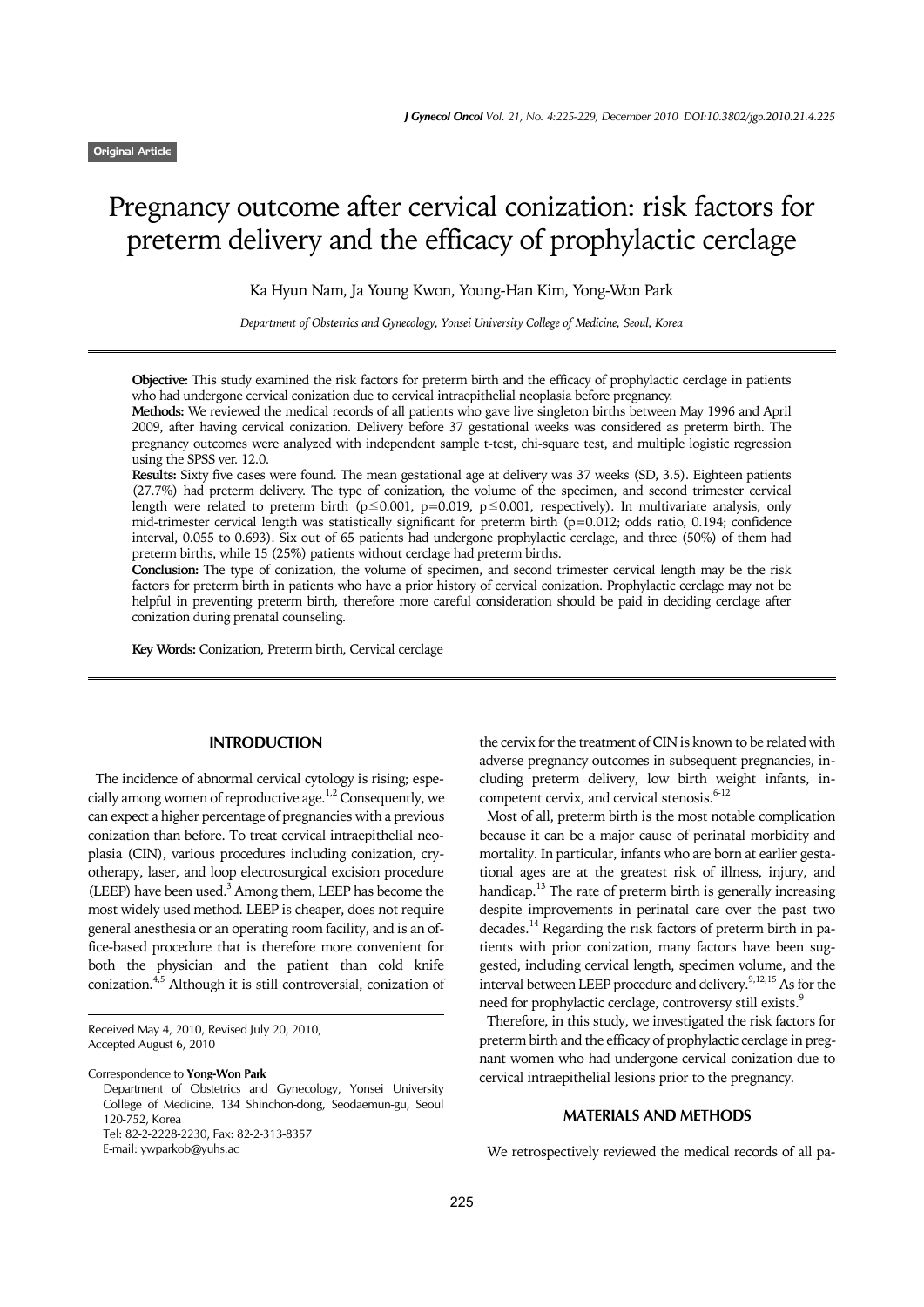tients who gave live singleton births at Yonsei University Health System in Seoul, Korea, between May 1996 and April 2009, who had received cervical conization. We documented the mothers' age, parity, prior medico-surgical and obstetric history, gestational age at delivery, interval between conization and delivery, times and type of conization, mid-trimester cervical length, the volumes of conization specimen, and cerclage data. Delivery before 37 gestational weeks was considered as a preterm birth. The types of conization include LEEP and cold knife conization. The mid-trimester cervical length was measured by ultrasonography between 14 to 28 gestational weeks based on previous studies.16-18 Cervical length less than 2.5 cm was considered to be short.<sup>16,19</sup> Each conization specimen consisted of 1 to 3 fragments. The volumes of the conization specimen were the sum of all fragments from the pathology report. Only the first subsequent pregnancies were included in this study. The study was approved by the institutional review board. The pregnancy outcomes were analyzed with independent sample t-test, chi-square test, and multiple logistic regression using the SPSS ver. 12.0 (SPSS Inc., Chicago, IL, USA). A probability value of p≤0.05 was

considered significant.

#### **RESULTS**

Sixty five cases were found in the medical records. Among them, 18 patients (27.7%) delivered before term (less than 37 gestational weeks), and 47 patients (72.3%) delivered at term. The overall mean gestational age at delivery was 37 weeks (SD, 3.5), and the overall mean interval between conization and delivery was 20.5 months (SD, 12.5). The mean volume of the specimen was  $6.0 \text{ cm}^3$  (SD, 3.5), and the mean mid-trimester cervical length was 2.4 cm (SD, 0.9). Fifty five patients had a conization once, and 10 had two conizations before the pregnancy. Fifty one received LEEP and 14 received cold knife conizations. In univariate analysis, the type of conization, volume of specimen, and second trimester cervical length were related with preterm birth ( $p \le 0.001$ ,  $p = 0.019$ , p  $\leq$ 0.001, respectively), but age, parity, a prior history of preterm birth, and the interval between cervical conization and delivery and the times of cervical conization were not associated with preterm birth (Table 1). However, in multivariate

**Table 1.** Patient characteristics and univariate analysis for preterm delivery

|                                                | Total<br>$(n=65)$ | Preterm delivery<br>$(n=18)$ | Term delivery<br>$(n=47)$ | p-value                  |
|------------------------------------------------|-------------------|------------------------------|---------------------------|--------------------------|
| Age $(yr)^*$                                   | $31 \pm 3.7$      | $30.8 \pm 3.8$               | $31.2 \pm 3.7$            | 0.707                    |
| Parity $(n)$ <sup><math>\dagger</math></sup>   | $1(0-3)$          | $1(0-2)$                     | $1(0-3)$                  | 0.649                    |
| Prior preterm history <sup>†</sup>             | 4                 |                              | 3                         | 0.999                    |
| Gestational age at delivery (wk)*              | $37.2 \pm 3.5$    | $32.9 \pm 3.8$               | $38.9 \pm 1.1$            | $\overline{\phantom{a}}$ |
| Interval between conization and delivery (mo)* | $20.5 \pm 12.5$   | $20.1 \pm 12.7$              | $20.6 \pm 12.5$           | 0.880                    |
| Times of conization $†$                        |                   |                              |                           | 0.124                    |
| Once                                           | 55 (84.6)         | 13(23.6)                     | 42 (76.4)                 |                          |
| Twice                                          | 10(15.4)          | 5(50)                        | 5(50)                     |                          |
| Type of conization <sup>†</sup>                |                   |                              |                           | 0.001                    |
| LEEP                                           | 51 (78.5)         | 9(17.6)                      | 42 (82.4)                 |                          |
| Cold knife                                     | 14(21.5)          | 9(64.3)                      | 5(35.7)                   |                          |
| Volume of specimen $(cm3)$ <sup>*</sup>        | $6.0 \pm 3.5$     | $7.7 + 4.1$                  | $5.4 \pm 3.0$             | 0.019                    |
| Mid-trimester cervical length (cm)*            | $2.4 \pm 0.9$     | $1.7 + 0.9$                  | $2.7 \pm 0.8$             | 0.001                    |
| Cerclage                                       | 6(100)            | 3(50)                        | 3(50)                     |                          |

Values are presented mean±SD or numbers (%).

LEEP: loop electrosurgical excision procedure.

 $*$ p-value by t-test.  $\dagger$ p-value by chi-square test (Fisher's exact test).  $\dagger$ p-value by Mann-Whitney U-test.

| Table 2. Multivariate analysis for preterm delivery |  |  |
|-----------------------------------------------------|--|--|
|-----------------------------------------------------|--|--|

|                                          | Odds ratio | 95% Confidence interval |        |         |
|------------------------------------------|------------|-------------------------|--------|---------|
|                                          |            | Lower                   | Upper  | p-value |
| Interval between conization and delivery | 0.962      | 0.870                   | 1.063  | 0.445   |
| Times of conization                      | 1.364      | 0.147                   | 12.685 | 0.785   |
| Type of conization                       | 4.621      | 0.398                   | 53.687 | 0.221   |
| Volume of specimen                       | 1.383      | 0.984                   | 1.944  | 0.062   |
| Cervical length*                         | 0.194      | 0.055                   | 0.693  | 0.012   |

p-value by logistic regression.

\*Statistically significant.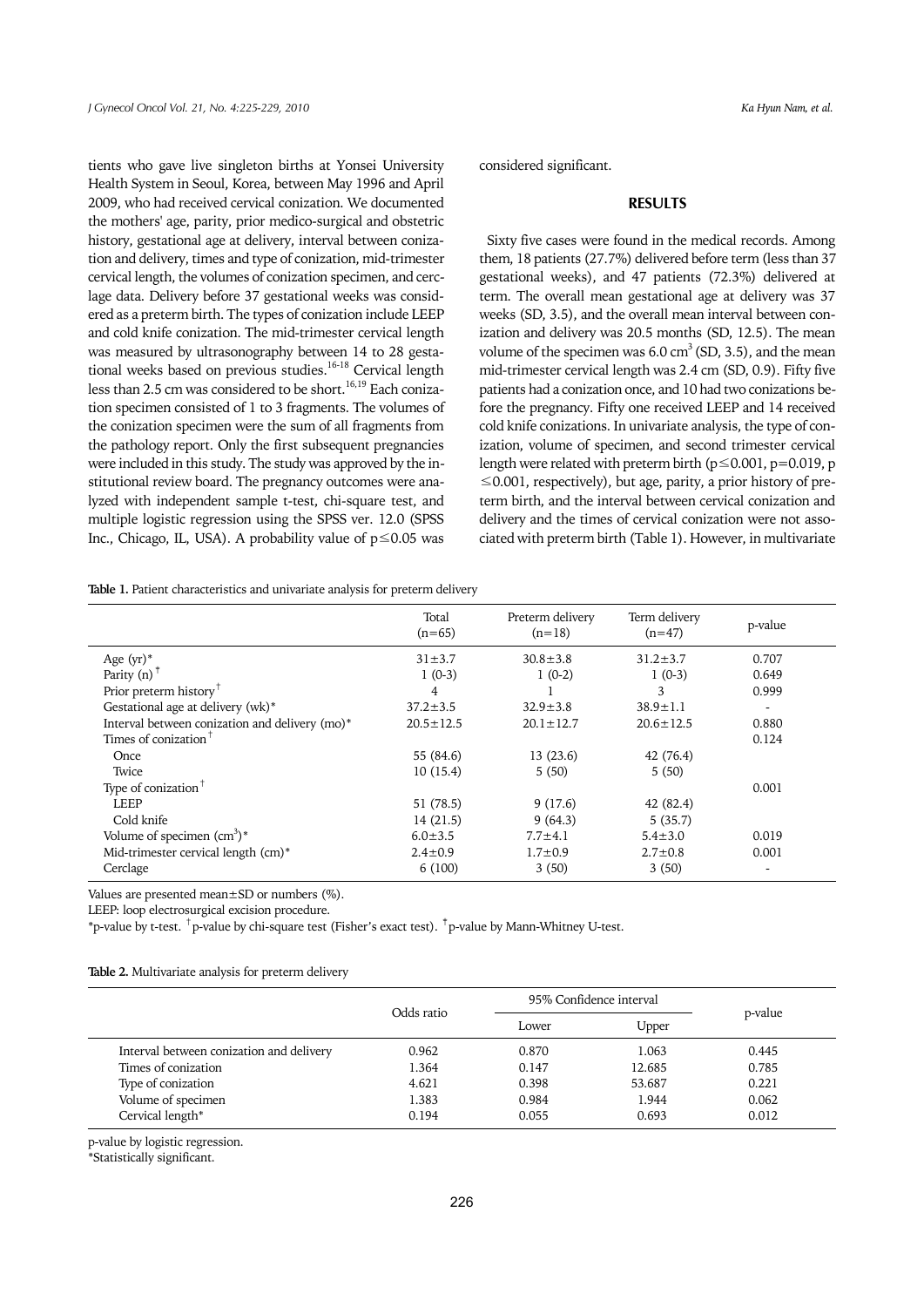|      | Gestational weeks at<br>operation | Indication            | Mid-trimester cervical length (cm) |               | Gestational weeks |
|------|-----------------------------------|-----------------------|------------------------------------|---------------|-------------------|
|      |                                   |                       | Preoperative                       | Postoperative | at delivery       |
|      | 24                                | Prior preterm birth   | 3.6                                | N/A           | 39                |
|      | 19                                | Short cervical length | 1.1                                | 2.7           | 38                |
|      | 27                                | Prior preterm birth   | 3.5                                | N/A           | 36                |
| $4*$ | N/A                               | N/A                   | N/A                                | N/A           | 30                |
|      | 21                                | Short cervical length | 0.5                                | 1.2           | 38                |
| 6*   | N/A                               | N/A                   | N/A                                | N/A           | 36                |

**Table 3.** Patients with prophylactic cerclage

All underwent McDonald's operation.

N/A: not available.

\*Cerclage operations were performed at other institutions, both consisting of cold knife conization rather than loop electrosurgical excision procedure.

**Table 4.** Cerclage according to mid-trimester cervical length

| Cervical length | Cerclage<br>$(n=6)$ | No cerclage<br>$(n=59)$ | Total |
|-----------------|---------------------|-------------------------|-------|
| $\leq$ 2.5 cm   | $3(1^*)$            | $16(8^*)$               | 19    |
| $>2.5$ cm       | $1(0^*)$            | $19(2^*)$               | 20    |
| Not mentioned   | $2(2^*)$            | $24(5^*)$               | 26    |

\*The number of preterm deliveries before 37 gestational weeks.

analysis, only mid-trimester cervical length was statistically significant for preterm birth (p=0.012; odd ratio [OR], 0.194; confidence interval [CI], 0.055 to 0.693) while the specimen volume showed a weak association (p=0.062; OR, 1.383; CI, 0.984 to1.944) (Table 2).

Only six out of 65 patients had undergone prophylactic cerclage. All of them received the McDonald's operation. Two were not performed in our institute. Three (50%) out of six patients with cerclage had preterm deliveries, while only 15 (25%) patients without cerclage had preterm births (Table 3).

Mid-trimester cervical length was measured in 39 patients only. The cervical length was short (length less than 2.5 cm) in 19 patients. Only three of them (15.8%) had cerclage. Seven (25.9%) had preterm deliveries among patients whose cervical length was not checked (Table 4).

### **DISCUSSION**

Cervical cancer is still the most common malignancy affecting Korean women, but the mortality rate has declined with the efforts to detect precancerous lesions earlier using cervical cytology and colposcopy.<sup>20</sup> As the most prevalent age is in the  $30's$ , the need for conservative treatment is rising.<sup>21</sup> Since the introduction of cervical conization in the late 1950's, many studies on cervical conization and pregnancy outcomes have been published. In particular, many studies have emphasized on the relationship between conization and preterm birth.<sup>7,14,22-26</sup> Even though some authors found no relation- $\sinh^{22,27}$  many authors have agreed on the significant correlation between cervical conization and preterm delivery.7,14,23-26

They suggested various associated factors including short cervical length, $^{28-30}$  size of the specimen removed,  $^{9,12,31,32}$  the time interval between conization and delivery,  $4,15,33$  and type of conization.<sup>34</sup>

In this study, the results showed that the type of conization, the volume of specimen, and second trimester cervical length were related to preterm birth in univariate analysis, and in multiple regression analysis, second trimester cervical length was found to influence the gestational age at birth.

The results are consistent with previous studies. Michelin et al.<sup>34</sup> demonstrated that LEEP was the procedure of choice for the patients who wanted to be pregnant, because more miscarriages and preterm pregnancies occur in conization cases than in LEEP cases.

As for the size of the conization specimen, few studies are available; especially regarding the "volume" rather than the "depth" of conization have been seldom published. Leiman et al.<sup>9</sup> suggested that a large cone of more than 4 mL of volume is associated with preterm delivery.

Many studies performed on the cervical length measurement by transvaginal ultrasonography.<sup>16,19,28,29,35</sup> They reported that cervical length measurement by transvaginal ultrasonography is an accurate and valid method of measuring the cervix,35 and may be a useful method of predicting who is at risk for preterm delivery.<sup>16,19</sup> This hypothesis turned out to be true with postconization patients.<sup>28</sup> The cervical length appears to be inversely proportional to the risk of preterm birth.<sup>19</sup> Our study strongly supports this result.

Our study also revealed the interval between conization and delivery is inversely proportional to the risk of preterm birth. Many studies demonstrated that the healing process is completed in 3 months after conization.<sup>33,36</sup> Himes and Simhan<sup>33</sup> suggested that a short conization-to-pregnancy interval, especially shorter than 2-3 months, increases the risk of preterm delivery. The length of the cervix is shortened when measured by ultrasonographic measurement just after conization.<sup>15</sup> However, after adequate healing time after LEEP, the length does not remain shortened.<sup>4</sup>

Not much is known regarding the times of conization. It is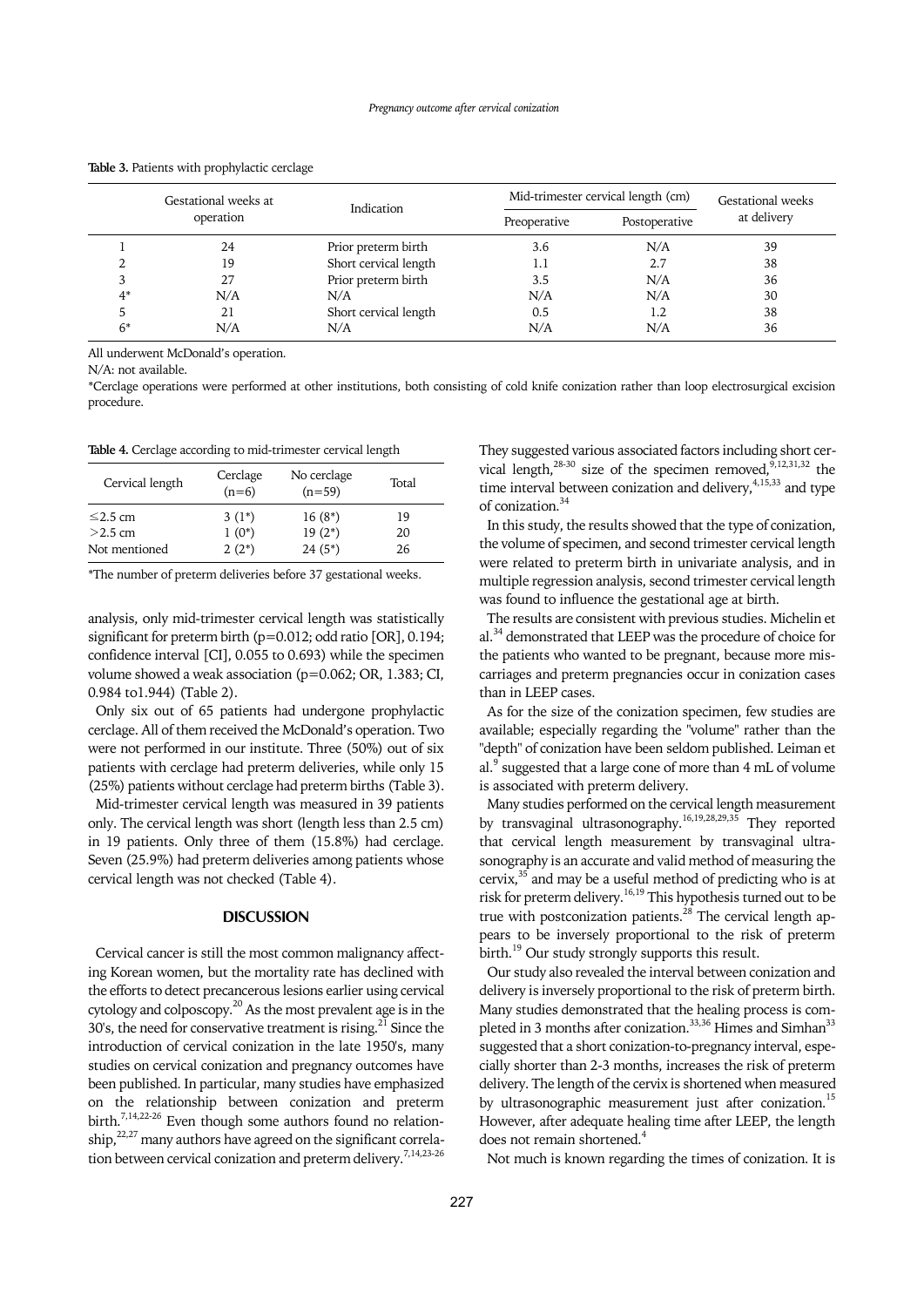interesting that our results showed no statistical significance in preterm delivery with the times of conization. The mean interval between conizations was 4.4 months with the standard deviation of 6.95 months. Gentry's suggestion<sup>4</sup> mentioned above also explains this result.

The benefit of prophylactic cerclage in women with a history of conization is not clear. $^{37}$  Leiman et al. $^9$  concluded that all postcone pregnancies should be regarded as high risk, and recommended cerclage in pregnancies following extensive cone biopsy. In contrast, Kullander and Sjoberg<sup>38</sup> concluded that cerclage should be avoided because they were unable to show that it reduces the incidence of preterm delivery in women after conization. Myllynen and Karjalainen<sup>39</sup> and Zeisler et al.40 and proposed that prophylactic cerclage should be used more sparingly, because it does not prevent preterm delivery, and tends to induce preterm uterine contractions. They reported that cerclage itself may be a risk factor. Sutures can act as a foreign body and lead to uterine irritability and contractions after a cerclage procedure.41 Moreover, some authors reported a significant increase in pathogenic flora in the vagina and cervix after cerclage.<sup>42</sup> They insisted that the release of prostaglandins by bacteria in the vagina may induce chorioamnionitis, preterm premature rupture of membranes, preterm delivery, and sepsis.<sup>43</sup> In this study, preterm births occurred in 50% (n=3) of patients after cerclage. The number of patients was too small to compare the efficacy of the cerclage, but cerclage may not be helpful in preventing preterm delivery, and can only add complications following operative procedures. A further study with a large number of patients may be done on the efficacy of cerclage according to the cervical length, the gestational age at delivery, and the indication of cerclage.

In previous studies on pregnancy outcome after conization, most studies have dealt whether there are adverse perinatal outcomes such as preterm birth, low birth weight, or whether conization itself may be a risk factor for preterm birth. We focused on the associated factors for preterm birth, and we integrated all associated factors together rather than as a single factor. There are few studies on the risk factors for preterm birth after conization. We included "volume removed" rather than "depth (or height)" of the specimen that most previous studies have dealt with.

This study contains the largest numbers of Korean patients ever published on this subject, but the sample size is still small. Moreover, as this study was a retrospective cohort study, there may have been confounders not identified or controlled. A further prospective study with a larger sample size is needed.

In conclusion, in patients with a prior history of cervical conization, the type of conization, volume of conization, and second trimester cervical length influence preterm delivery with statistical significance. Thus close observation, especially with the mid-trimester cervical length is needed for the management of such patients. Since the need for prophylactic cerclage remains questionable in this study, we suggest that prudent decision should be made regarding prophylactic cerclage during prenatal counseling.

## **CONFLICT OF INTEREST**

No potential conflict of interest relevant to this article was reported.

#### **REFERENCES**

- 1. Crane JM. Pregnancy outcome after loop electrosurgical excision procedure: a systematic review. Obstet Gynecol 2003; 102: 1058-62.
- 2. Kainz C, Gitsch G, Heinzl H, Breitenecker G. Incidence of cervical smears indicating dysplasia among Austrian women during the 1980s. Br J Obstet Gynaecol 1995; 102: 541-4.
- Jolley JA, Wing DA. Pregnancy management after cervical surgery. Curr Opin Obstet Gynecol 2008; 20: 528-33.
- 4. Gentry DJ, Baggish MS, Brady K, Walsh PM, Hungler MS. The effects of loop excision of the transformation zone on cervical length: implications for pregnancy. Am J Obstet Gynecol 2000; 182: 516-20.
- 5. Prendiville W. Large loop excision of the transformation zone. Clin Obstet Gynecol 1995; 38: 622-39.
- 6. Arbyn M, Kyrgiou M, Simoens C, Raifu AO, Koliopoulos G, Martin-Hirsch P, et al. Perinatal mortality and other severe adverse pregnancy outcomes associated with treatment of cervical intraepithelial neoplasia: meta-analysis. BMJ 2008; 337: a1284.
- 7. Kristensen J, Langhoff-Roos J, Kristensen FB. Increased risk of preterm birth in women with cervical conization. Obstet Gynecol 1993; 81: 1005-8.
- 8. Kyrgiou M, Koliopoulos G, Martin-Hirsch P, Arbyn M, Prendiville W, Paraskevaidis E. Obstetric outcomes after conservative treatment for intraepithelial or early invasive cervical lesions: systematic review and meta-analysis. Lancet 2006; 367: 489-98.
- 9. Leiman G, Harrison NA, Rubin A. Pregnancy following conization of the cervix: complications related to cone size. Am J Obstet Gynecol 1980; 136: 14-8.
- 10. Luesley DM, McCrum A, Terry PB, Wade-Evans T, Nicholson HO, Mylotte MJ, et al. Complications of cone biopsy related to the dimensions of the cone and the influence of prior colposcopic assessment. Br J Obstet Gynaecol 1985; 92: 158-64.
- 11. Moinian M, Andersch B. Does cervix conization increase the risk of complications in subsequent pregnancies? Acta Obstet Gynecol Scand 1982; 61: 101-3.
- 12. Raio L, Ghezzi F, Di Naro E, Gomez R, Luscher KP. Duration of pregnancy after carbon dioxide laser conization of the cervix: influence of cone height. Obstet Gynecol 1997; 90: 978-82.
- 13. Jones JM, Sweetnam P, Hibbard BM. The outcome of pregnancy after cone biopsy of the cervix: a case-control study. Br J Obstet Gynaecol 1979; 86: 913-6.
- 14. Joseph KS, Kramer MS, Marcoux S, Ohlsson A, Wen SW, Allen A, et al. Determinants of preterm birth rates in Canada from 1981 through 1983 and from 1992 through 1994. N Engl J Med 1998; 339: 1434-9.
- 15. Ricciotti HA, Burke L, Kobelin M, Slomovic B, Ludmir J. Ultrasound evaluation of cervical shortening after loop excision of the transformation zone (LETZ). Int J Gynaecol Obstet 1995; 50: 175-8.
- 16. Berghella V. Novel developments on cervical length screening